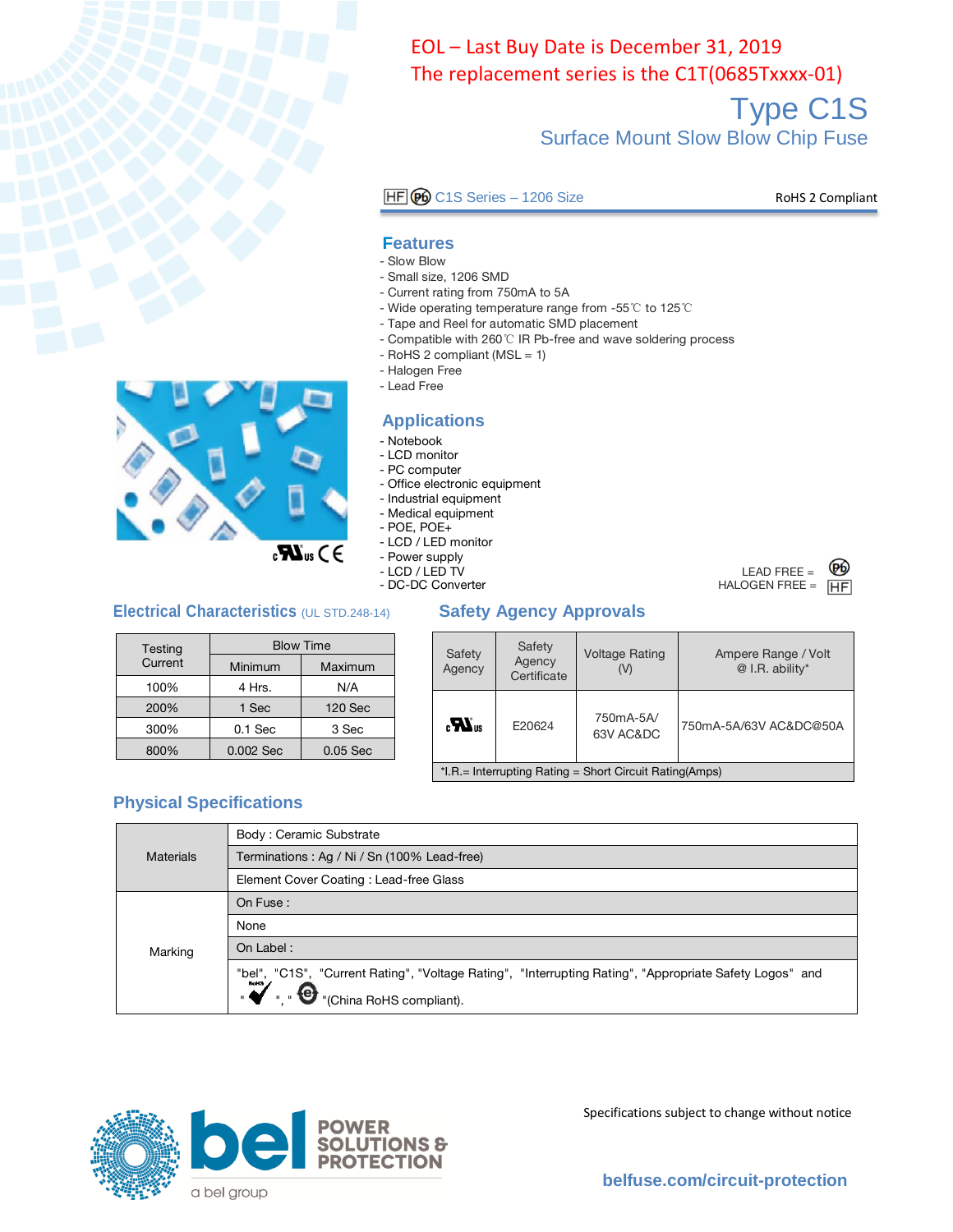# Type C1S The replacement series is the C1T(0685Txxxx-01) 2/4 EOL – Last Buy Date is December 31, 2019

### **Temperature Derating Curve Average Time Current Curve** C1S - TIME CURRENT CHARACTERISTIC CURVE 140  $\frac{130}{2}$ <br> $\frac{130}{120}$ 10000  $\vec{S}$ <sub>110</sub> Rated<br>9 1000 Percent of 80 100 70 TIME IN SECONDS 60  $10$  $50\, - 75\, - 65\, - 55\, - 45\, - 35\, - 25\, - 15\, - 5\quad 5\quad 15\quad 25\ 35\ 45\ 55\ 65\ 75\ 85\ 95\ 105\, 115\ 125\ 135\ 145$ Ambient Temperature [ °C]  $\mathbf{1}$  $0.1$  $0.01$

 $0.001$ <sub>0.1</sub>

### **Electrical Specifications**

| Catalog<br><b>Number</b>             | Ampere<br>Rating    | Nominal<br>Nominal<br>Cold<br>Volt-drop<br>Resistance<br>@100% In<br>Ratings<br>(A) |                  | Voltage and<br>Interrupting                                                                         | Melting <sup>2</sup> T<br>@10 In<br>$(A^2 Sec)$ | Nominal<br>Power<br>Dissipation<br>@100% In | Agency Approvals               |
|--------------------------------------|---------------------|-------------------------------------------------------------------------------------|------------------|-----------------------------------------------------------------------------------------------------|-------------------------------------------------|---------------------------------------------|--------------------------------|
|                                      |                     |                                                                                     | (ohms)<br>(Volt) |                                                                                                     |                                                 | (W)                                         | $\boldsymbol{H}$ <sub>us</sub> |
| C <sub>1</sub> S 750                 | 750mA               | 0.350                                                                               | 0.333            |                                                                                                     | 0.01                                            | 0.25                                        | Y                              |
| C <sub>1</sub> S <sub>1</sub>        | 1A                  | 0.285                                                                               | 0.349            |                                                                                                     | 0.05                                            | 0.35                                        | Y                              |
| C <sub>1</sub> S <sub>1.25</sub>     | 1.25A               | 0.225                                                                               | 0.346            |                                                                                                     | 0.14                                            | 0.43                                        | Y                              |
| C <sub>1</sub> S <sub>1.5</sub>      | 1.5A                | 0.182                                                                               | 0.348            | See Table of<br>Safety Approvals on<br>Page 1 for Voltage<br>and associated<br>Interrupting Ratings | 0.20                                            | 0.52                                        | Y                              |
| C <sub>1</sub> S <sub>2</sub>        | 2A                  | 0.105                                                                               | 0.254            |                                                                                                     | 0.26                                            | 0.51                                        | Y                              |
| C <sub>1</sub> S <sub>2.5</sub>      | 2.5A                | 0.072                                                                               | 0.221            |                                                                                                     | 0.40                                            | 0.55                                        | Y                              |
| C <sub>1</sub> S <sub>3</sub>        | 3A                  | 0.050                                                                               | 0.182            |                                                                                                     | 0.83                                            | 0.55                                        | Y                              |
| C <sub>1</sub> S <sub>3.5</sub>      | 3.5A                | 0.040                                                                               | 0.171            |                                                                                                     | 1.18                                            | 0.60                                        | Y                              |
| C <sub>1</sub> S <sub>4</sub>        | 4A                  | 0.032                                                                               | 0.160            |                                                                                                     | 2.05                                            | 0.64                                        | Y                              |
| C <sub>1</sub> S <sub>5</sub><br>~ … | 5A<br>$\sim$ $\sim$ | 0.022                                                                               | 0.140            |                                                                                                     | 3.10                                            | 0.70                                        | Y                              |

Consult manufacturer for other ratings



Specifications subject to change without notice

**Bel Fuse Inc.** 206 Van Vorst Street Jersey City, NJ 07302 USA

+1 201.432.0463 Bel.US.CS@belf.com **belfuse.com/circuit-protection**

© 2019 Bel Fuse, Inc. Rev. C1S Sep2019

100

10

**CURRENT IN AMPERES**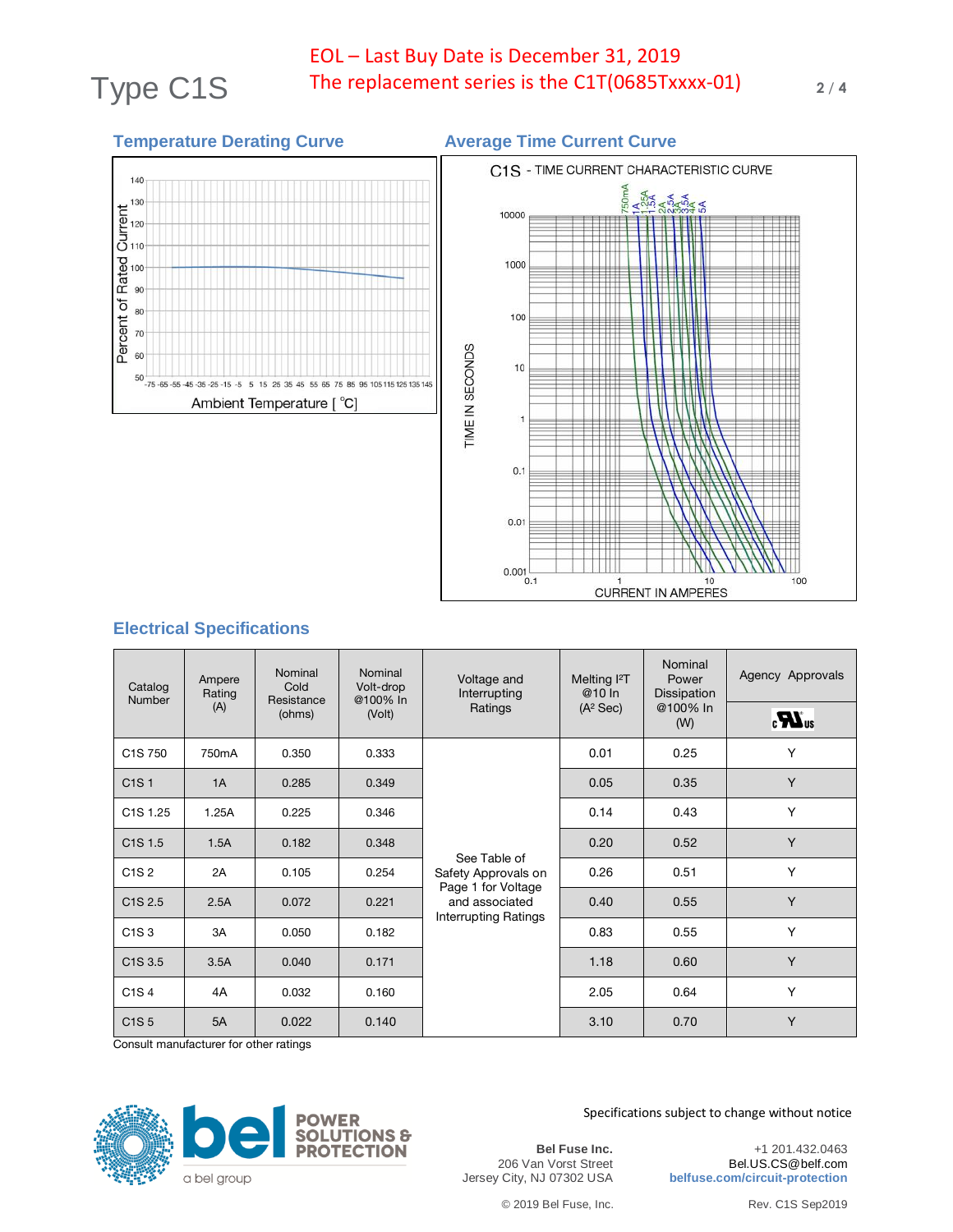## **Environmental Specifications**

| <b>Shock Resistance</b>      | MIL-STD-202G, Method 213B, Test Condition 1<br>(100 G's peak for 6 milliseconds; Sawtooth waveform) |  |
|------------------------------|-----------------------------------------------------------------------------------------------------|--|
| <b>Vibration Resistance</b>  | MIL-STD-202G, Method 201A (10-55 Hz, 0.06 inch, total excursion).                                   |  |
| <b>Salt Spray Resistance</b> | MIL-STD-202G, Method 101E, Test Condition B (48 hrs.).                                              |  |
| Insulation Resistance        | MIL-STD-202G, Method 302, Test Condition A<br>(After Opening) 10,000 ohms minimum.                  |  |
| Solderability                | MIL-STD-202G, Method 208H                                                                           |  |
| Resistance to solder Heat    | MIL-STD-202G, Method 210F, Test Condition C. Top Side (260°C, 20 sec)                               |  |
|                              | MIL-STD-202G, Method 210F, Test Condition D. Bottom Side (260°C, 10 sec)                            |  |
| <b>Thermal Shock</b>         | MIL-STD-202G, Method 107G, Test Condition B $(-65^{\circ}C \text{ to } +125^{\circ}C)$ .            |  |
| <b>Operating Temperature</b> | $-55^{\circ}$ C to $+125^{\circ}$ C                                                                 |  |
| Moisture Sensitivity Level   | 1 (According to IPC J-Std-020)                                                                      |  |

#### **Soldering Parameters**

| IR Reflow Profile (IPC/JEDEC J-STD-020D)                                                                                                                         |                                                      |  |  |  |
|------------------------------------------------------------------------------------------------------------------------------------------------------------------|------------------------------------------------------|--|--|--|
| <b>Preheat &amp; Soak</b><br>Temperature min (T <sub>smin</sub> )<br>Temperature max (T <sub>smax</sub> )<br>Time ( $T_{smin}$ to $T_{smax}$ ) (t <sub>s</sub> ) | $150^{\circ}$ C<br>$200^{\circ}$ C<br>60-120 seconds |  |  |  |
| Average ramp-up rate $(Tsmax$ to $Tp)$                                                                                                                           | 3°C/second max.                                      |  |  |  |
| Liquidous temperature $(TL)$<br>Time at liquidous (t <sub>l</sub> )                                                                                              | 217°C<br>$60-150$ seconds                            |  |  |  |
| Peak temperature $(TD)$                                                                                                                                          | $260^{\circ}$ C max                                  |  |  |  |
| Time (tp) within $5^{\circ}$ of the specified<br>classification temperture $(T_c)$                                                                               | 30 seconds                                           |  |  |  |
| Average ramp-down rate $(T_p$ to $T_{\text{smax}})$                                                                                                              | 6°C/second max.                                      |  |  |  |
| Time 25 $\degree$ to peak temperature                                                                                                                            | 8 minutes max.                                       |  |  |  |



| Lead-free Wave Soldering Profile                                       |                                                                |  |  |  |  |  |
|------------------------------------------------------------------------|----------------------------------------------------------------|--|--|--|--|--|
| <b>Wave Soldering Parameter</b>                                        |                                                                |  |  |  |  |  |
| Average ramp-up rate                                                   | $200^{\circ}$ / second                                         |  |  |  |  |  |
| Heating rate during preheat                                            | typical $1 - 2^{\circ}$ / second<br>Max $4^{\circ}$ C / second |  |  |  |  |  |
| Final preheat temperature                                              | within $125^{\circ}$ of soldering<br>temperature               |  |  |  |  |  |
| Peak temperature Tp                                                    | 260°C                                                          |  |  |  |  |  |
| Time within $+0^{\circ}$ / -5 $^{\circ}$ of actual<br>peak temperature | 10 seconds                                                     |  |  |  |  |  |
| Ramp-down rate                                                         | $5^{\circ}$ C / second max.                                    |  |  |  |  |  |





Specifications subject to change without notice

**Bel Fuse Inc.** 206 Van Vorst Street Jersey City, NJ 07302 USA

+1 201.432.0463 Bel.US.CS@belf.com **belfuse.com/circuit-protection**

© 2019 Bel Fuse, Inc. Rev. C1S Sep2019